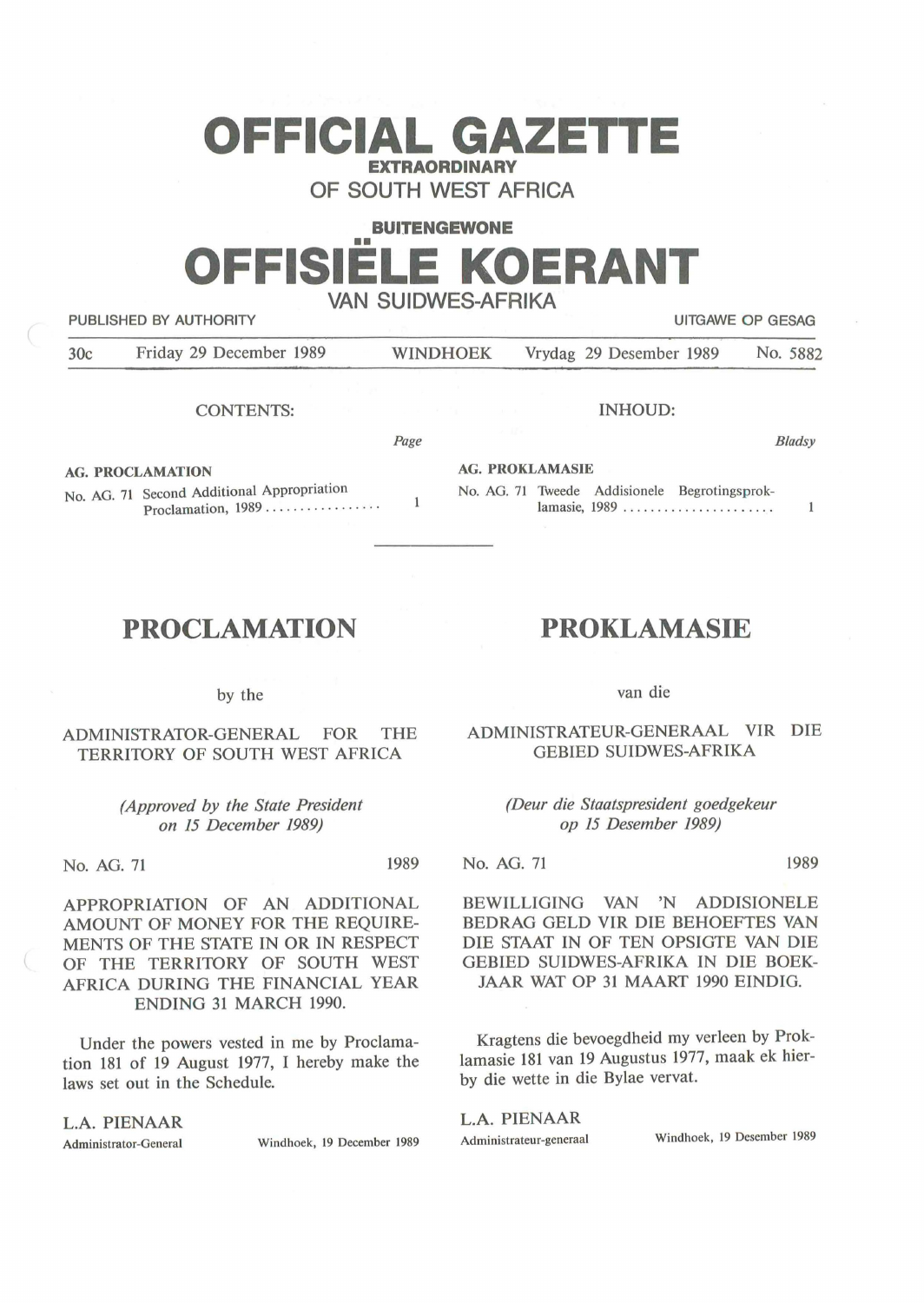#### **SCHEDULE**

*Appropriation of an additional amount of R33 227 000 for the requirements of the State.* 

1. Subject to the provisions of the State Finance Act, 1982 (Act 1 of 1982), there is hereby appropriated for the requirements of the State in or in respect of the territory of South West Africa during the financial year ending 31 March 1990, as a charge to the Central Revenue Fund, the additional amounts of money shown in Column 1 of the Annexure.

#### *Short title*

2. This Proclamation shall be called the Second Additional Appropriation Proclamation, 1989.

| VOTE |                              | <b>COLUMN 1</b> | <b>COLUMN 2</b> |
|------|------------------------------|-----------------|-----------------|
| No.  | Title                        | $\bf{R}$        | R               |
| 3    | Civic Affairs and Manpower   | 4 582 000       |                 |
| 4    | National Education           | 6 080 000       |                 |
| 6    | Justice                      | 1 468 000       |                 |
| 8    | National Health and Welfare  | 4 700 000       |                 |
| 9    | Water Affairs                | 940 000         |                 |
| 11   | Posts and Telecommunications | 3 598 000       |                 |
| 15   | Auditor-General              | 142 000         |                 |
| 16   | Assistance to Authorities    | 10 054 000      |                 |
| 17   | National Intelligence        | 1 663 000       |                 |
|      | <b>TOTAL</b>                 | 33 227 000      |                 |

#### ANNEXURE